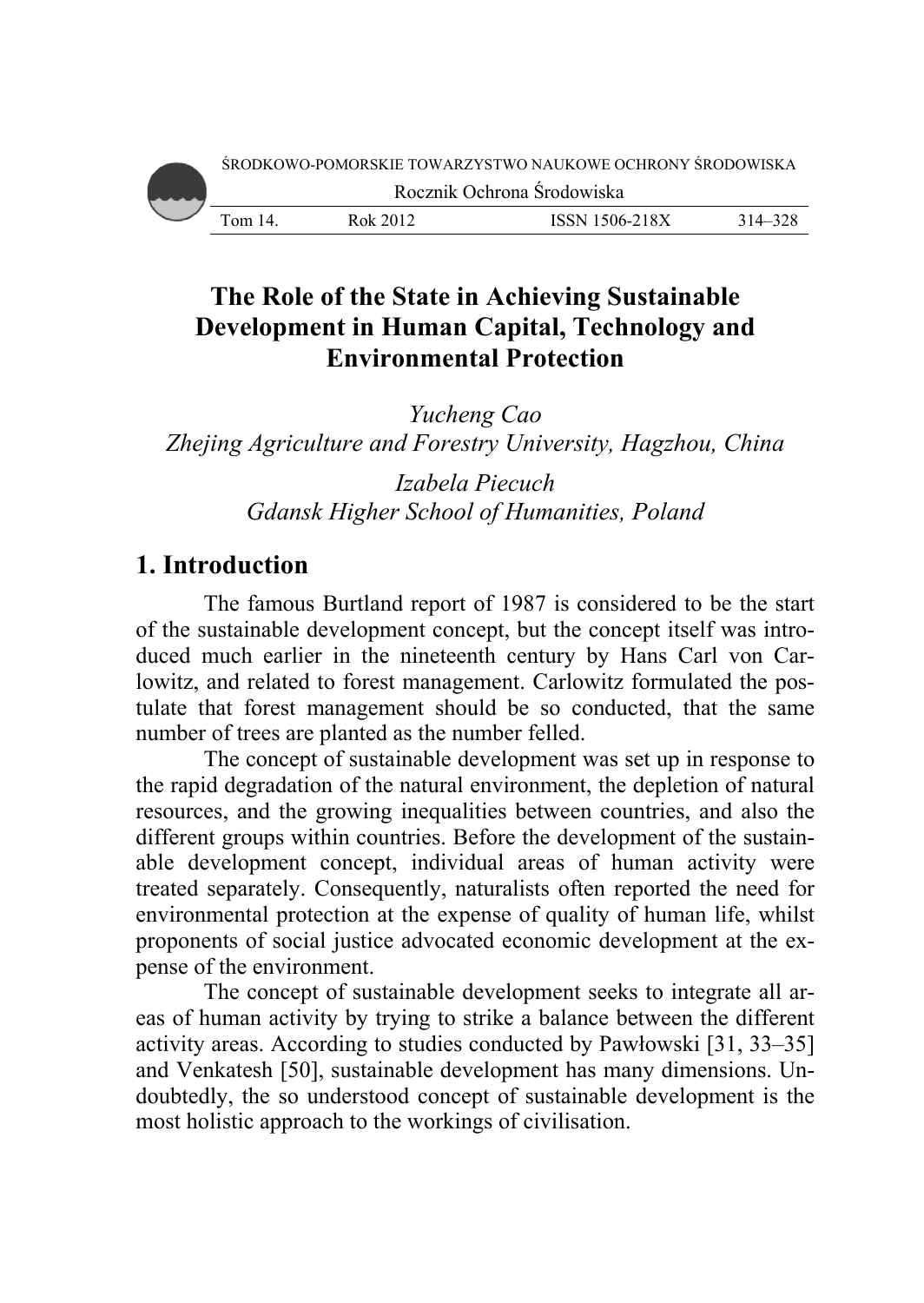The eminent sustainable development theorist Redclift [42] expressed the view that in the period 1987–2005, the development of the theory of sustainable development was simply a qualitative maturation expression of our civilization. Pawłowski [29, 30, 36] expressed the view that sustainable development paradigms differ to such an extent from the civilisation behavioural concept in previous epochs that he suggests the current period be included as a new revolution in the history of human civilization, namely the sustainable development revolution.

The problem is that the practical realisation of sustainable development faces a number of limitations inherent in the roots of the modern dominant socio-economic system of neoliberal capitalism which, by favouring the development of production at all cost, leads to the overexploitation of the earth's finite resources, excessive environmental degradation, and in recent decades, rapid growth of inequality, both between countries and between people within countries [16, 28, 49, 51].

These risks, as noted by Ikerd [14] and Rydzewski [45] are caused primarily by modern capitalism detaching itself from ethics and morality. Some researchers advocate that social sciences exhibit a greater interest in sustainable development issues [33–35, paying attention to the need to redefine the paradigms of the workings of societies towards the restoration of ethical and moral primacy in human relationships [14, 18, 19, 49]. The adoption of the GPB as an appropriate measure of a country's development is also questioned [7, 12, 49].

It is widely believed that the modern world is developing in an unsustainable way. Modern civilisation's ability to transform the world is virtually unbounded, to the extent that it can even lead to its own destruction [29]. All the more, the social sciences have not kept up with the almost exponential development of technology and techniques. Consequently, there is no universally accepted system of values, which leads to the fact that an enormous development of production effort, instead of eliminating poverty and inequality, creates increasingly larger exclusion groups [1, 3, 13]. The fact that raw material resources are increasingly being depleted intensifies the dangers even more [20, 30].

In recent years, much has been written about the greenhouse effect, but much less about the fact that non-renewable natural resources, especially fossil fuels, are rapidly running out, which is a far greater threat to the development of human civilisation than the greenhouse effect [21].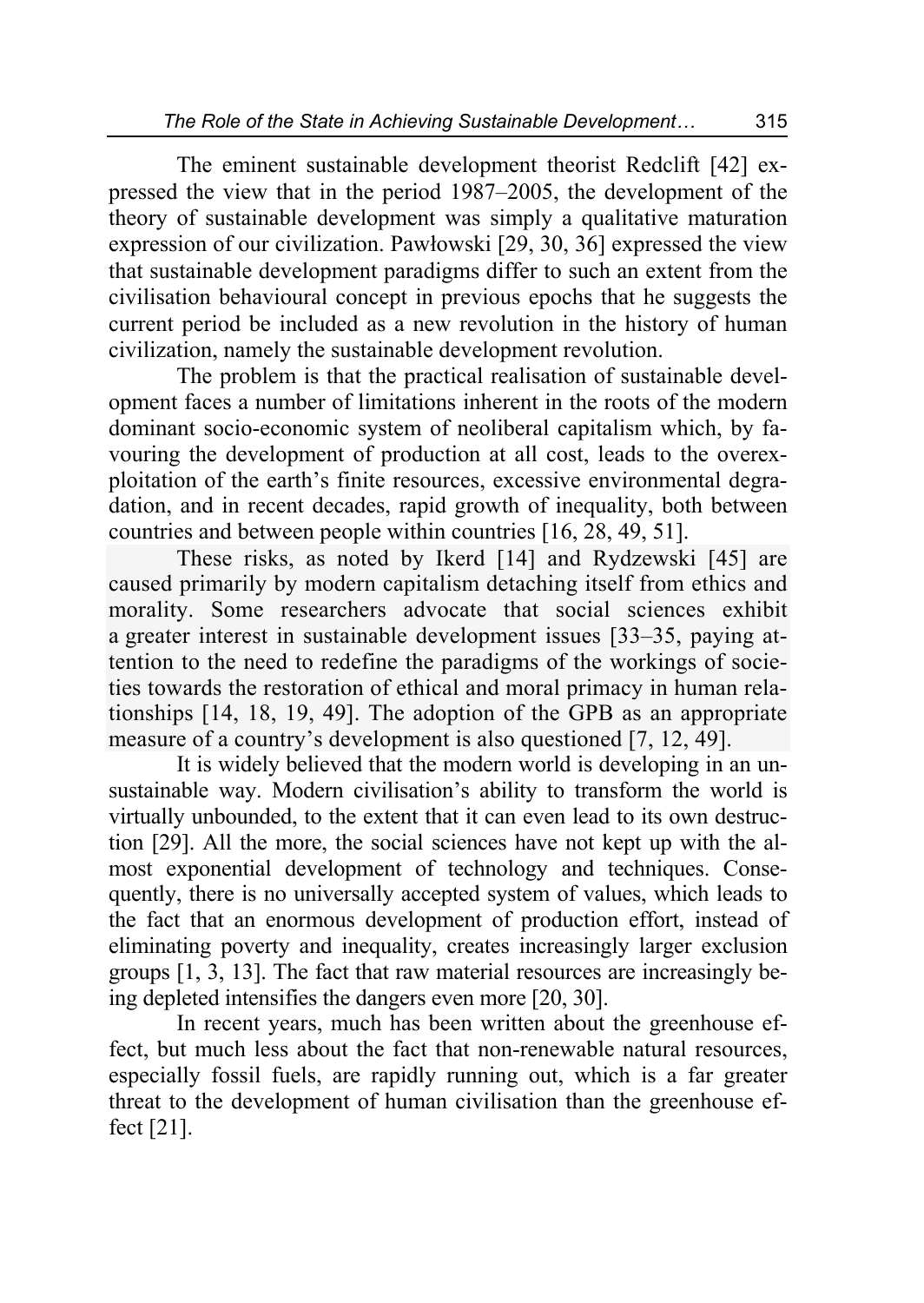In their monograph S. Gawłowski, R. Listowska-Gawłowska, and T. Piecuch [5] also analyse the issue of the greenhouse effect, associated with the analysis of the depletion of energy reserves in relation to Polish energy security, where they discuss, not only the genesis of the greenhouse effect but also the quoted views of the European Union's experts and Polish scientists; members of three Polish Academy of Sciences Committees namely: the Mining and Geology Committee, the Geophysics Committee and the Environmental Engineering Committee.

The European Union experts are of the opinion that the main cause of global warming is industrialisation, in particular generally speaking, the raw materials, energy and chemical industries, as these industries release into the atmosphere the main greenhouse gases, which then create a barrier in the stratosphere, blocking and greatly obstructing the reflected solar radiation from the earth, from returning into space, which in effect raises the temperature on Earth, causing harmful consequences.

Therefore, the European Union ordered its affiliated countries to reduce greenhouse gas emissions, particularly and above all Poland, as energy in Poland is based mainly on fossil fuel, primarily coal, whilst simultaneously requiring Poland to build a further 11 new incinerators by 2015 which S. Gawłowski [5] amongst others, writes about.

Meanwhile, the view of the Polish scientists in the three Polish Academy of Sciences Committees is entirely different. They claim that the causes of the climate changes are primarily phenomena occurring in space, in particular solar activity and its derivatives, and finally plate tectonics, such as underwater earthquakes on the ocean floor, which cause the warm ocean water to mix with the seas from both the northern and southern hemispheres, which in turn causes glaciers to melt thus raising the sea level and climate changes.

Finally, the Polish scientists point out that the introduction of greenhouse gas emission restrictions does not make sense if this ban is to be confined only to European Union countries, and will not apply to other countries on other continents, especially to such countries where currently there is tremendous industrial growth like in China and India, or to economic giants such as the USA, Russia or Japan.

According to forecasts, at the current levels of consumption, there is enough oil for about 40–50 years, natural gas for about 60–70 years, and coal for about 140–150 years [30]. Equally alarming data is being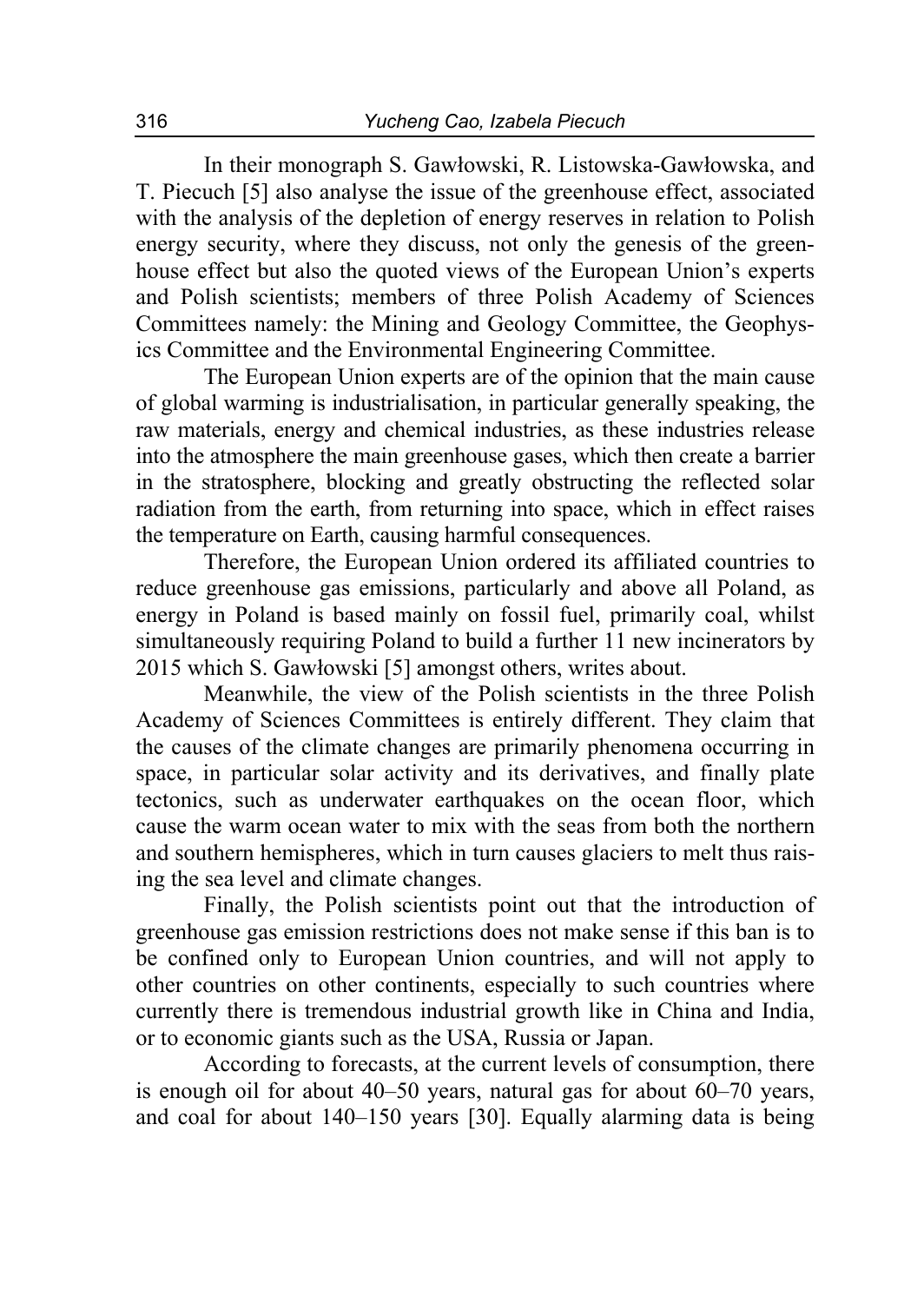published on the availability of metals (Pawłowski 2011). According to these forecasts, there is enough copper for about 60–70 years, zinc for about 20–30 years, lead for about 50–60 years, mercury for about 40–50 years, and cadmium for about 30–40 years. Allowing for a large error in the above estimates, it can be assumed with a high probability, bordering on certainty that an acute raw materials crisis will occur within one generation of a human lifespan. It seems reasonable to state that the present generation is living at the expense of future generations [48].

These facts indicate that modern civilisation is developing in an unsustainable way, and achieving full sustainability is impossible. This does not mean that we should not take remedial action. The principle of minimalistic use of the Earth's non-renewable resources should be accepted. It is necessary to urgently implement the transformation into the ways societies function, both at global and local levels through recycling, reuse of waste, the search for new, less material-intensive technologies and minimising environmental pollution [28, 44, 51]. The open question remains how to do this?

In a world dominated by neoliberal capitalism, the dominant view is that the necessary regulations will be guaranteed by the free market with a minimum role played by the state. The observed rapid increase in the depletion of land resources and the degradation of social relations through the rapid growth of huge inequalities does not inspire optimism. It seems that it is again necessary to increase the state's role in controlling development [9, 11, 12, 17, 24, 27, 37].

From the above, it follows that the continuation of the current development model for our civilization faces barriers, primarily due to an increasing lack of natural resources and the progressive degradation of the environment. An increasingly common belief is that the leading paradigm of modern capitalism "grow or die" contributes to the growth in the supply of various goods, but at the same time it attracts a global crisis due to a lack of sufficient supplies of raw materials.

A transformation towards sustainable development appears to be a necessity if we, as humans, are to avoid disaster. In the modern world two concepts collide on how to carry out the necessary changes. Faith in the free market and competition dominate. According to proponents of this concept, there is sufficient innovative potential to enforce the necessary changes needed to prevent the lack of raw materials crisis.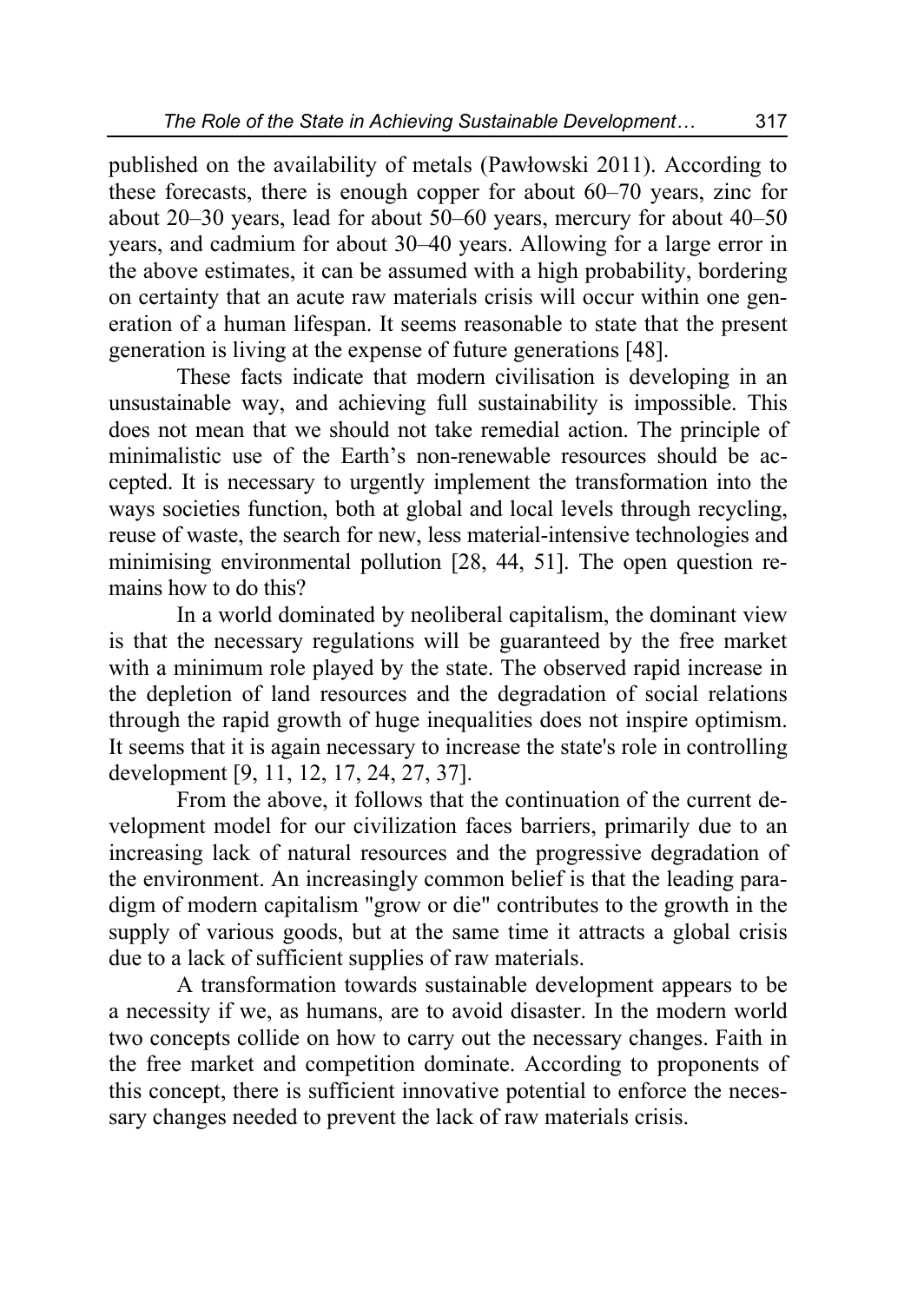However, we believe that it will be difficult to switch the way modern civilisation works to sustainable development without the state taking a leading role. The energy policies developed by selected countries (Brazil, France and the USA) after the energy crisis in 1973 will serve as evidence.

### **2. Transformation examples of energy provision**

In 1973, OPEC in response to the support provided by countries in the West, of Israel's war with Syria and Egypt (Yom Kippur War), placed an oil embargo on supplies to the United States, countries in the West, and Japan. In response to the shock caused by the embargo, a number of countries were forced to change their energy policy, placing a clear focus on increasing their energy independence.

#### *Brazil*

Brazil decided to develop ethanol production as a substitute for petrol. Previous experiences probably had a deciding effect, since as far back as 1925 Brazil made use of ethanol, produced from sugar cane and maize, blended with petrol as a fuel for cars.

At the outbreak of the crisis, Brazil imported 80% of its crude oil. The decline in sugar price almost led to the bankruptcy of the developed sugar industry, based on sugar cane production.

It is worth mentioning that the so-called restructuring of the sugar industry in Poland also led to the collapse of sugar beet cultivation and sugar production, an important sector of the Polish economy, resulting in increased unemployment especially in small towns, and a significant rise in sugar prices.

In a crisis situation, the Brazilian government decided to focus on becoming independent of imported oil, improve the situation of the entire sugar industry and develop its own automotive industry. On 14<sup>th</sup> November 1975 the government launched the *National Alcohol Fuel Program*, consisting of three components:

- $\triangleright$  It was decreed that Petrobras, the state-owned enterprise should purchase a guaranteed amount of ethanol for biofuel production,
- $\triangleright$  Payments to the ethanol producing agricultural industry were introduced, by offering low-interest loans from Banco de Brasil,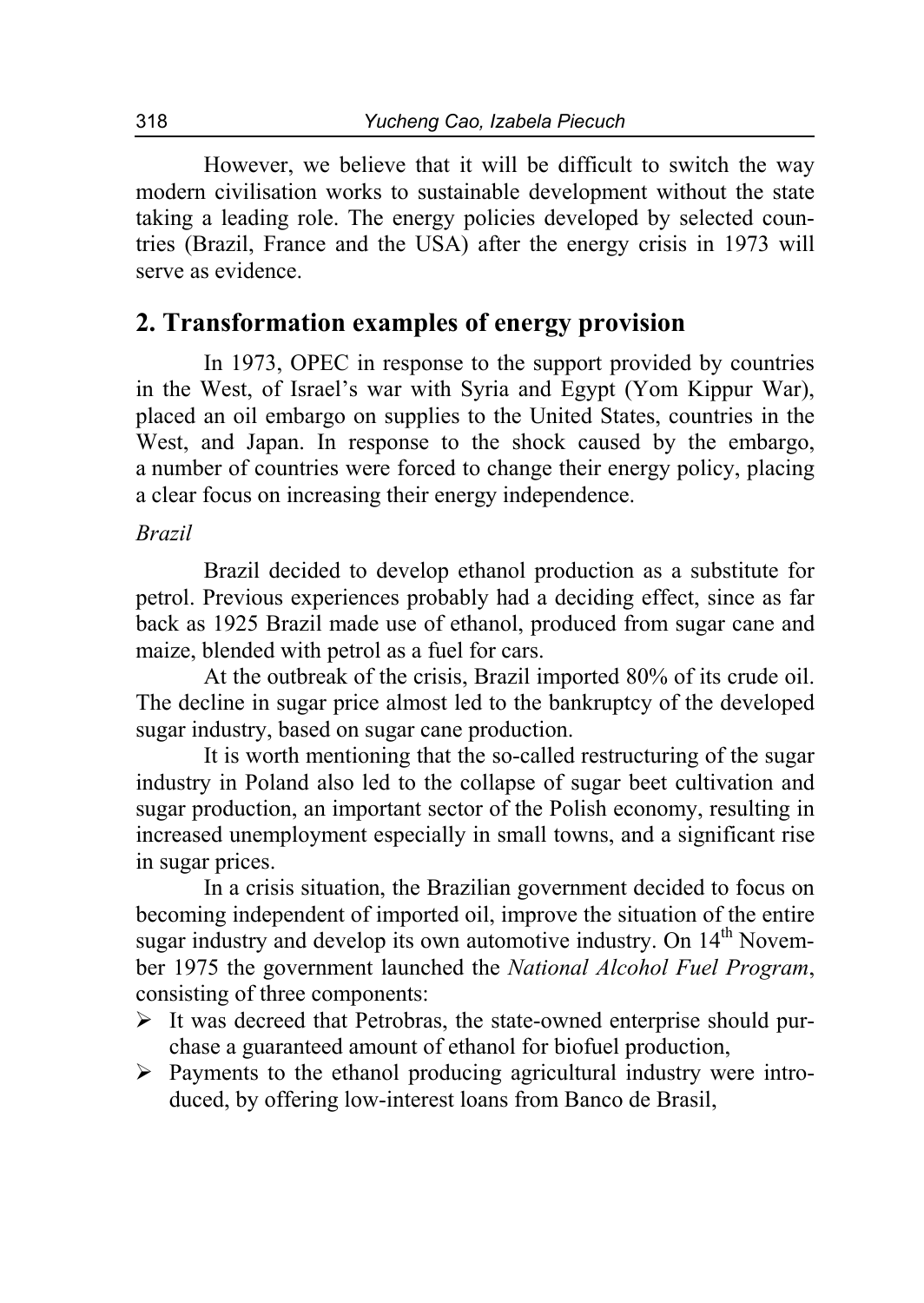$\triangleright$  Through appropriate financial mechanisms, fuel prices were controlled in such a way as to ensure that ethanol prices did not exceed 59% of the price of petrol.

At the same time support was provided for the development of domestic car production, designed to burn ethanol, reducing registration fees for such cars, and guaranteeing preferential loans for their purchase. Consequently, the number of registered new cars increased from 1% in 1979 up to 96% in 1985. Although a sharp fall in oil prices in the late eighties, and a rise in sugar prices on the world markets caused a decline in interest in ethanol powered cars during the nineties, a renewed rise in the number of cars run on ethanol was perceived after 2002. Government intervention resulted in up to 96% of the cars being powered by an ethanol-petrol blend during the best period. Ultimately, this number stabilised at 56%.

In parallel with the development of the spirits and automobile industries, the government invested in research to improve the quality of the cultivated sugar cane. This resulted in an increase in ethanol production from 3900 litres/hectare in 1980 to 5600 litres/hectare in 2001. A wise state intervention not only led to a significant Brazilian independence from imported oil, but also to a whole new sector creating 700,000 new jobs. If we add to this a reduction in the consumption of nonrenewable raw materials, such as crude oil along with the associated reduction in  $CO<sub>2</sub>$  emissions, it is easy to see that the transformation of the Brazilian fuel sector can be regarded as a good transformation example towards sustainable development. This was achieved with the state taking on a very active role.

#### *France*

French energy in 1973 was based 70% on crude oil. Striving for energy independence, the French Government opted for the development of nuclear energy. Success would be impossible without the dominant role being played by the state. The state-owned *Electricite de France* played an important role as both the main generator and distributor of electricity.

Since nuclear power development encountered significant protests, legislation favouring nuclear power was introduced so as to prevent the blockade of nuclear reactor constructions, in effect preventing the stoppage of nuclear power station construction.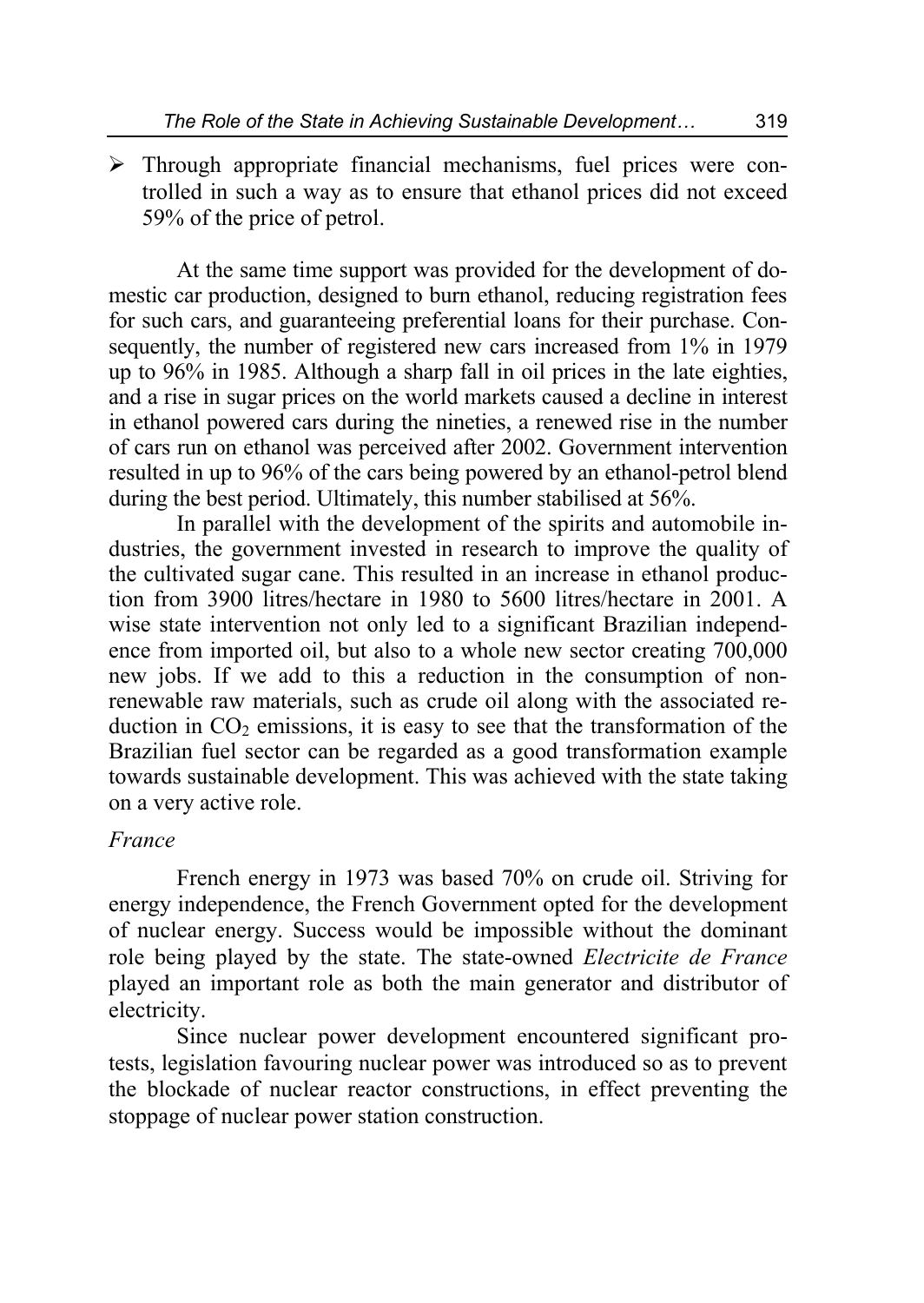Since nuclear power, particularly in terms of investment, has been and is quite expensive, a team of scientists and engineers working for *Electricite de France*, with the financial support from the government developed a unified multi-reactor system, consisting of identical modules, which significantly reduced the costs. Consequently, 58 reactors were built during the period 1971-2001. Today, as much as 43% of the electricity generated in France is in nuclear power stations, increasing to a significant extent France's energy independence.

Central, government controlled planning, the unification of all the reactors and the integrated management of electricity production by a state-owned enterprise, led to such a significant reduction in costs, that the cost of producing electricity in France today is one of the lowest in the world, whilst the amount of energy generated, exceeds its own requirements to such an extent, that France is a major exporter of electricity (see Table 1).

| Country        | E/kWh    | Country        | E/kWh                                   |
|----------------|----------|----------------|-----------------------------------------|
| Austria        | € 0.1213 | Estonia        | € 0.0817                                |
| Belgium        | € 0.1182 | Finland        | € 0.0784                                |
| Bulgaria       | € 0.0746 | France         | € 0.0763                                |
| Cyprus         | € 0.1822 | Germany        | € 0.1340                                |
| Czech Republic | € 0.1195 | Greece         | $\text{\large\ensuremath{\in}}\ 0.1188$ |
| Denmark        | € 0.1091 | Hungary        | € 0.1194                                |
| Country        | E/kWh    | Country        | E/kWh                                   |
| Ireland        | € 0.1303 | Portugal       | € 0.1064                                |
| Italy          | € 0.1565 | Romania        | € 0.0925                                |
| Latvia         | € 0.1015 | Slovakia       | € 0.1327                                |
| Lithuania      | € 0.1185 | Slovenia       | € 0.1162                                |
| Luxembourg     | € 0.1180 | Spain          | € 0.1271                                |
| Malta          | € 0.1927 | Sweden         | $\epsilon$ 0.0887                       |
| Netherlands    | € 0.1181 | United Kingdom | € 0.1149                                |
| Poland         | € 0.1142 |                |                                         |

**Table 1.** Electricity prices in selected countries for 2011 **Tabela 1.** Cena energii elektrycznej w wybranych krajach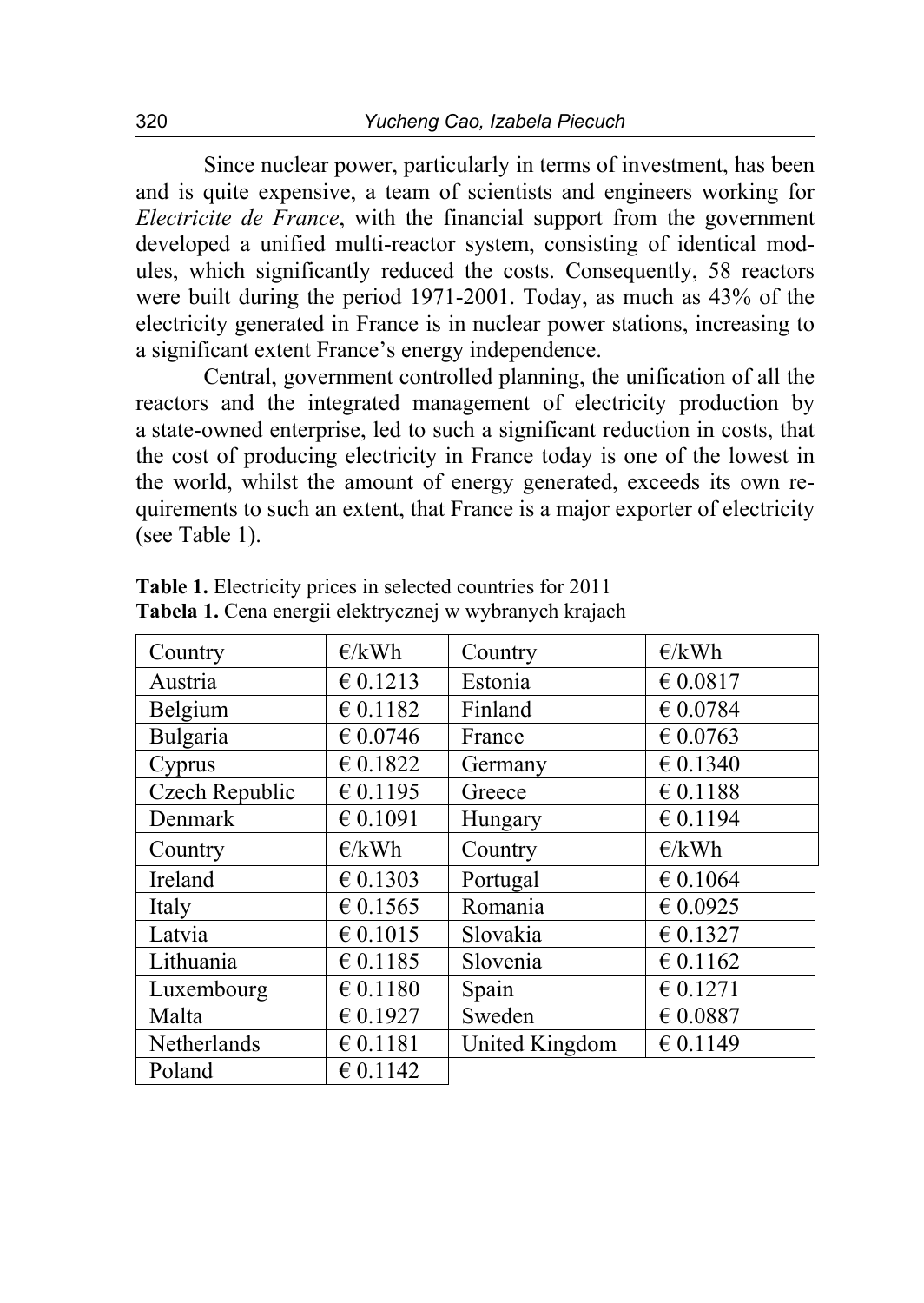### *USA*

In the case of the United States, great importance was also placed on energy independence. The then president, Richard Nixon stated in 1973:

Let us set as our national goal, in the spirit of Apollo, with the determination of the Manhattan Project, that by the end of this decade we will have developed the potential to meet our own energy needs without depending on any foreign energy sources.

It identified three areas of action:

 $\triangleright$  Increasing its own fuels production by:

- The development of renewable fuels,
- Increasing fuel efficiency and energy savings,
- The development of alternative technologies, including new technologies for fossil fuels.

It is true that the Federal Energy Administration was created, but the principal mechanism for achieving the goals above was market-based [23]. Consequently, large groups tried to compete, with their interests not always consistent with the overall objective. For example, a lobby by the maize producers led to the production of ethanol from maize, the least utilised raw material. Despite these actions, oil imports in the eighties, rose from 34.8% to 43.1% [4].

In fact, during this period, the production of self-sourced energy increased only from coal which was controversial, by barely 5%, nuclear energy and to a lesser extent from renewable sources, primarily geothermal.

In 2007, the United States government formulated a new program dependent on introducing a new generation of biofuels based on cellulosic ethanol production, assuming that in 2022 ethanol production from this source will reach 78 billion litres. Even if this program is successful, ethanol can replace at the most 13% of petrol consumption in the United States in 2022.

### **3. Ecological education and sustainable development**

As mentioned previously, environmental protection is one of the four fundamental parameters which determine sustainable development.

The current introduction of environmental protection issues into the curriculum at all levels is not only fashionable but is becoming really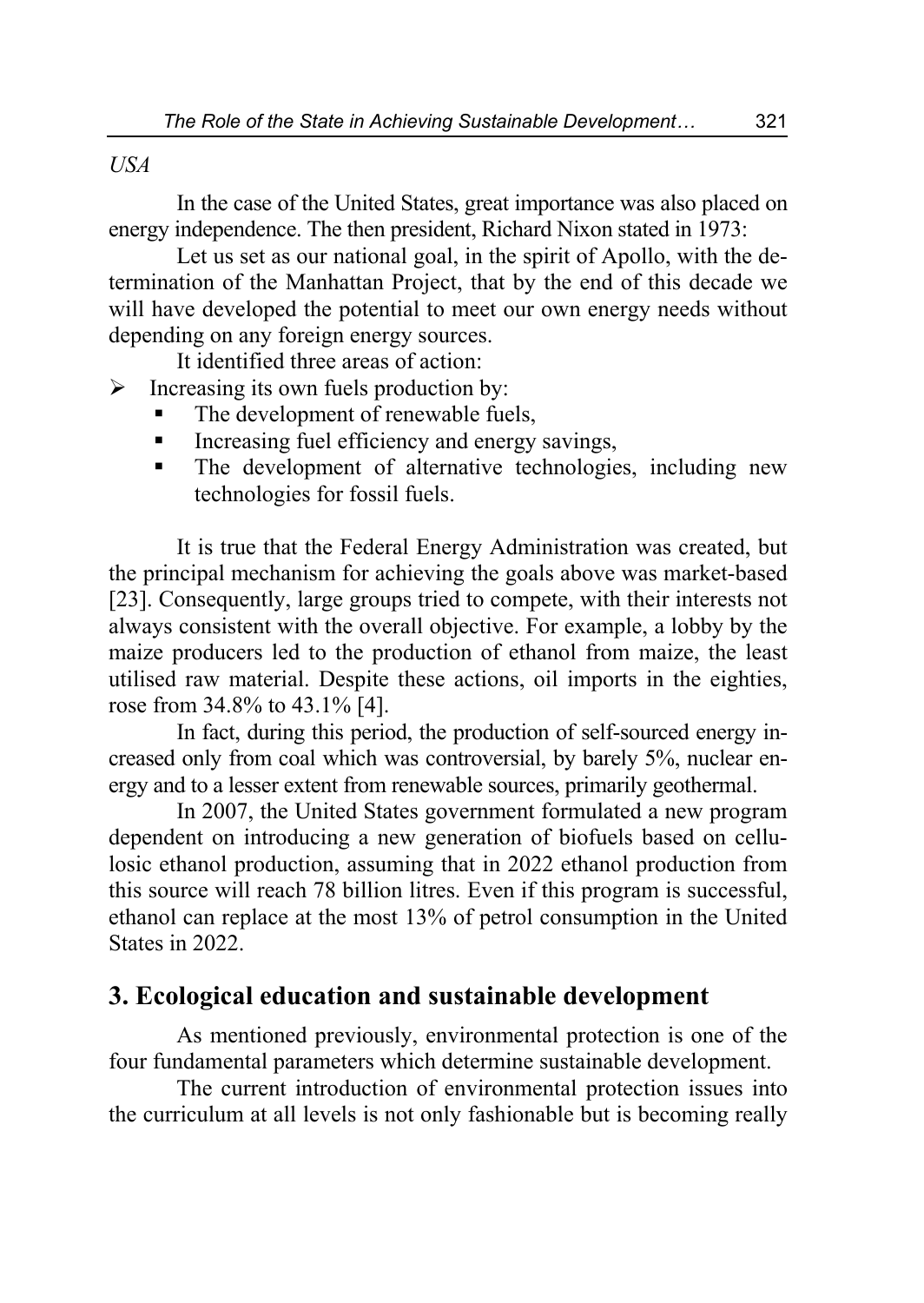needed by the hour, as written about in many works, including those by A. Hłobił (2011), and I. Piecuch and T. Piecuch [38-40].

With the introduction of environmental protection activities into schools at the lowest possible level (different from the ones currently run in accordance with the nature syllabus), the teaching of this subject cannot be separated from promoting the principles of sustainable development.

Within the activity framework of the new subject on environmental protection, introduced systematically as early as possible into schools within the framework of the so called ecological education, the teaching of sustainable development should be skilfully woven into the curriculum, which is inextricably linked with environmental protection.

From an early age, a child and then an adult has to realise that, apart from the fact that on the one hand the environment needs to be permanently and very effectively protected, but on the other it should not be so excessively protected that sustainable development is completely blocked, including for example technological development, i.e. economic development, thus introducing a specific uneven development of society and more widely, civilisation. This depends on good, modern education of a future adult citizen who will be accustomed to protecting the environment in which he lives, with a simultaneous lifelong memory that the protection of the environment must be integrated into sustainable development.

The unusual importance of the issue raised here was highlighted at the scientific conference entitled "The Perspectives and Tasks of Ecological Education in the 21st Century" at the University of Częstochowa in June 2002, organised by its Scientific-Educational Centre and the Institute of Environmental Engineering.

The works of Gumnitsky [8], Puchała [41] and Szaniawska [47] into this issue are particularly noteworthy as attention is drawn to the integrated education of sustainable development.

In this article the authors' opinion on the correlated problem of environmental protection and sustainable development of societies, is that in order for it to achieve the desirable results it should be disseminated in widely understood schooling, if possible in all the countries of our globe, starting with the highly industrialised countries, amongst which China deserves special attention.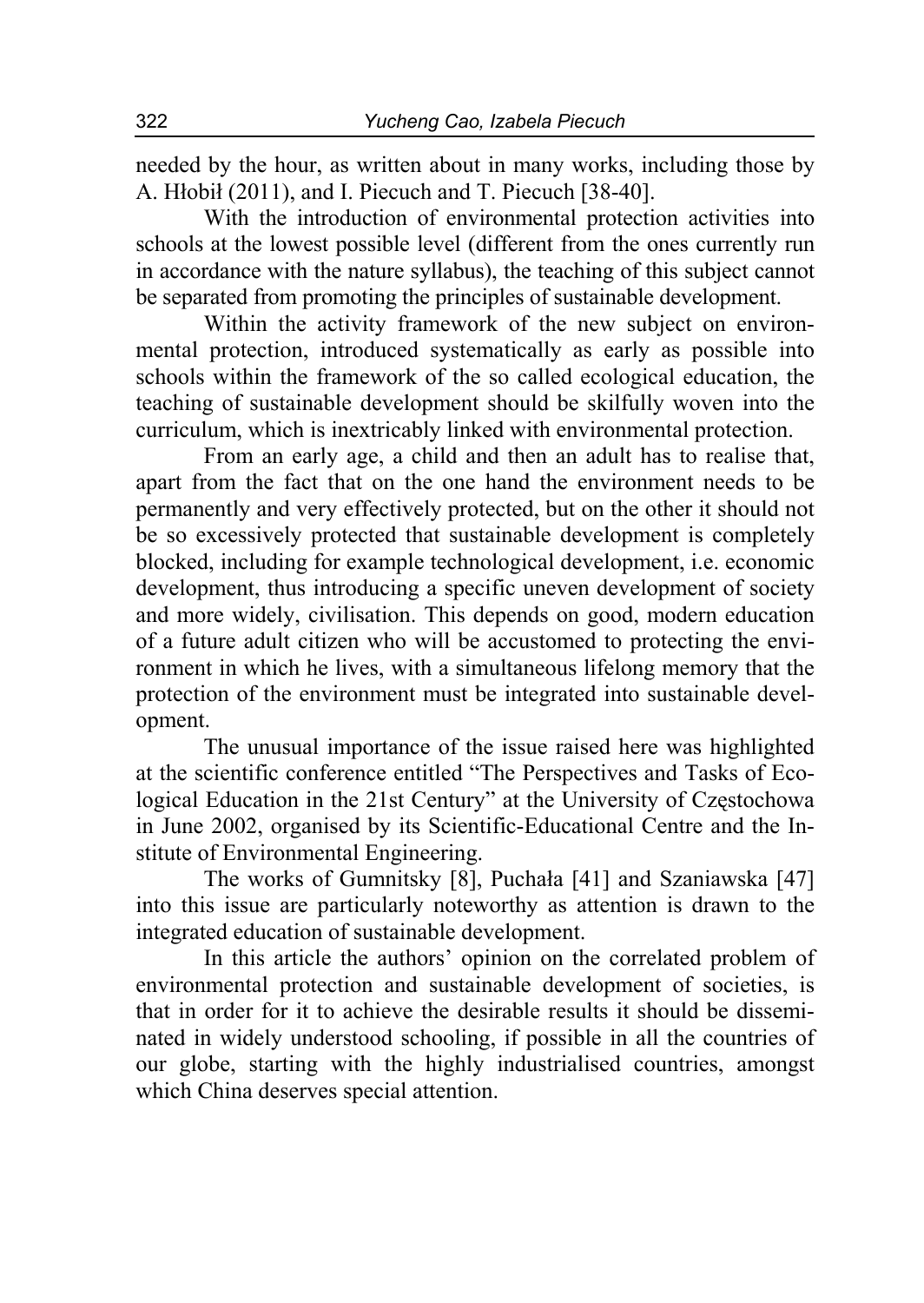It is the opinion of many specialists and various world ecological organisations that it is the dynamically developing Chinese economy which does not fulfil, in a specific way, the conditions of dynamic development and it is in this aspect that the technological development parameter dominates over the environmental protection parameter, despite the fact that in the most recent period there has been a minimal, albeit perceptible improvement in this regard.

That is why the Chinese Prime Minister's visit, with a large delegation of representatives from Chinese industry, to the Polish Prime Minister on  $26<sup>th</sup>-27<sup>th</sup>$  April 2012 in Warsaw deserves special attention, as the issue treated in this article, was also raised during the bilateral talks.

### **4. Summary**

Change analysts in the energy sector [10, 25, 46] believe that the United States has not yet achieved its objectives in the transition to energy independence. By analysing the above three examples, which prove that without state intervention it is impossible to achieve a profound transformation since new innovative global solutions demand in the initial period state support, ranging from financial support initially (for research, development of new industries) and ending in specific support through regulation.

In recent years, a U.S. success was the discovery and mastery of shale gas, whose resources are so large that they satisfy 20% of U.S. needs today, and in future could satisfy U.S. needs up to 40%. However, the actual discovery and exploitation of shale gas was not caused by a government program.

The above examples seem to indicate that the transfer of sustainable development to society cannot be carried out without state involvement on many levels. Such a society requires a change in people's mentality, which requires appropriate education supported by legislation. In parallel, it is necessary to develop new technologies, targeted not only at profits, but also to achieve social and pro-environmental objectives. It is impossible to achieve these goals in a social system, in which the only recognised development criterion is profit at any cost and absolute competition of everyone against everyone.

It is worth referring to the situation in Poland. The changes observed in recent years do not inspire optimism. Poland has a huge amount of good quality coal. One would expect the government to create a re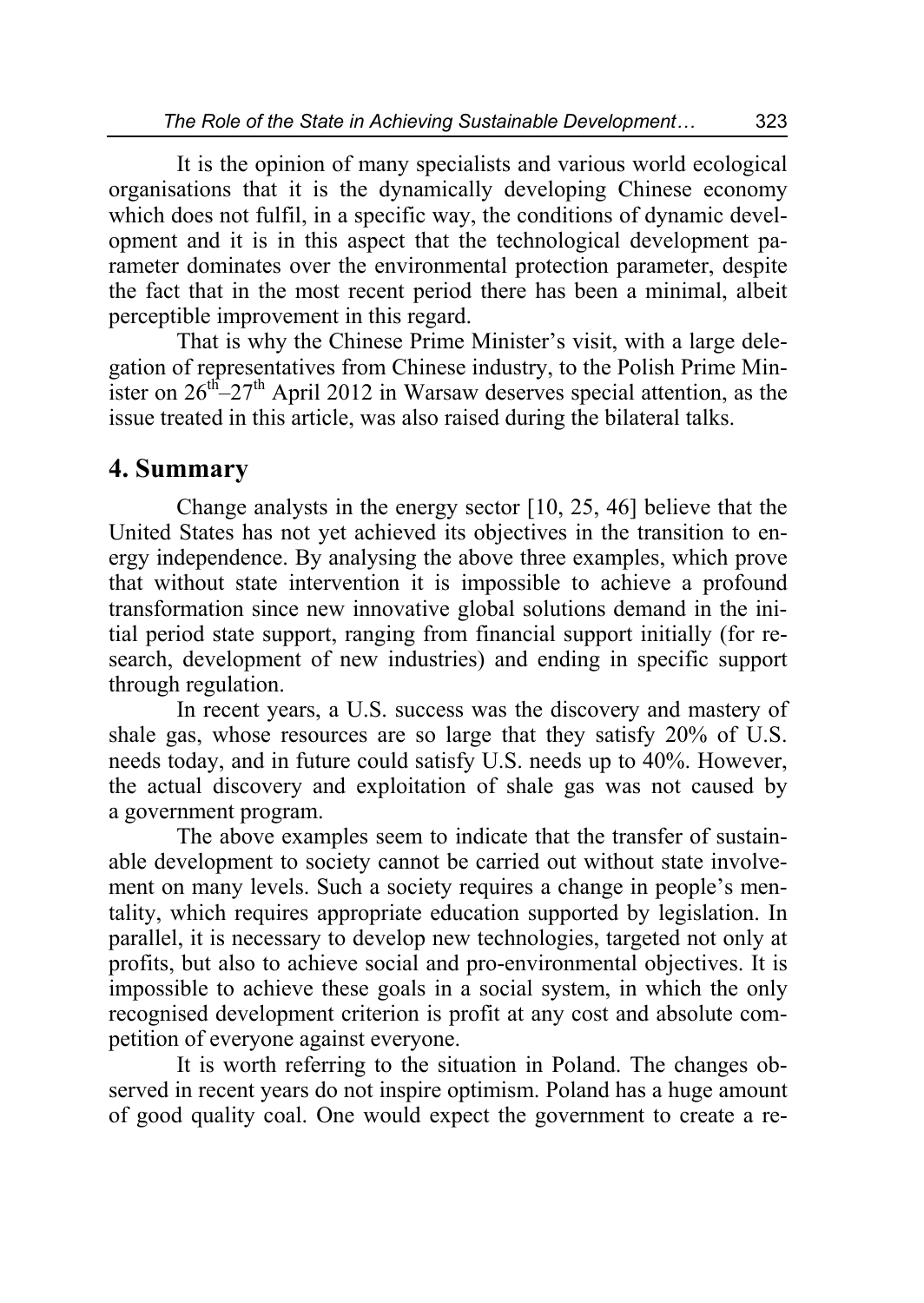search program aimed at a more ecological use of this fuel. Meanwhile, instead of establishing a long-term strategy for the use of coal, an unthought through restriction on mining activities ensued, leading to many job losses, which in turn resulted in Poland becoming an importer of coal. The changes observed in the energy sector point to the lack of a national, long-term state co-ordinated energy security strategy in Poland. Instead of such a strategy, free market and competition was encouraged, dividing energy companies in an unthought of way, which according to the doctrinal foundation, should within the competition framework, lead to a stable energy supply. Lessons were not learnt from the experiences of France, Brazil and the USA. Full use is not made of Poland's scientific potential and renowned institutes throughout the world, namely: Główny Instytut Górnictwa (The Central Mining Institute), Instytut Gospodarki Surowcami Mineralnymi i Energią (Mineral and Energy Economy Research Institute) and Instytut Mechaniki Górotworu (The Strata Mechanics Research Institute). The discovery of huge deposits of shale gas in Poland could significantly improve the energy supply in Poland. The problem is that the energy security of every country requires complex solutions, harmonising the energy supply with the sourcing of primary energy, and ending with the generation of electricity [22, 26].

Leaving this matter, key to the running of each country, to be regulated by the markets' invisible hand is highly risky, because the markets for which profit is the dominant factor, may lead to a situation where the most profitable areas of activity are removed, like raisins from a cake, leaving the whole energy market like a cake with the raisins missing and holes in many places.

## **References**

- 1. **Baumgaertner J.:** *From Sustainable Development to Management of Sustainable Ecosocial Systems.* Problemy Ekorozwoju, vol. 3 no 2, 15–19 (2008).
- 2. Burtland report: Our Common Future, 1987.
- 3. **Durbin P.T.:** *Is There a Best Ethic of Sustainable Development?* Problemy Ekorozwoju, vol. 3, no 2, 3–14 (2008).
- 4. EIA Energy Information Administration, Historical monthly energy Review, 1973–1992. DOE/EIA-0035(73–92), U.S., government Printing Office, Washington, DC, 1994.
- 5. **Gawłowski S., Listowska-Gawłowska R., Piecuch T.:** *Bezpieczeństwo energetyczne kraju (A country's energy security)*. Monograph. 206 pages. Wydawnictwo Politechniki Koszalińskiej. Koszalin 2011.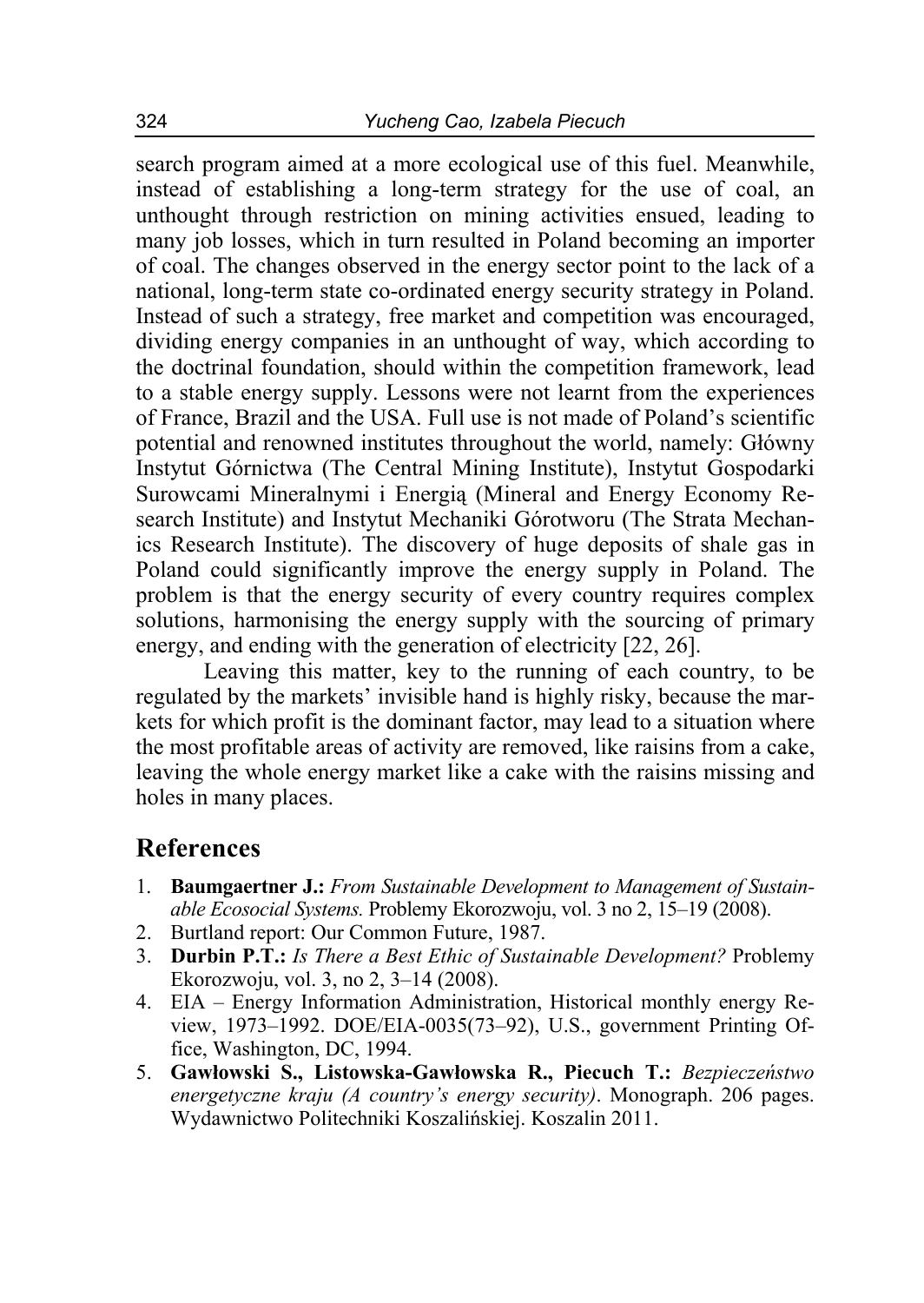- 6. **Girczys J., Sobik-Szołtysek J.:** *Odpady przemysłu cynkowo-ołowiowego (The zinc-lead industry's waste)*. Monograph. Wydawnictwo Politechniki Częstochowskiej. Częstochowa 2002.
- 7. **Golušin M. et al.:** *Determination of the Ecological-economic Degree of Development in Countries of SE Europe – Weight Coefficients Technique.* Problemy Ekorozwoju, vol. 7, no 1, 87–93 (2012).
- 8. **Gumnitsky J.:** *System przygotowania specjalistów w dziedzinie ekologii I ochrony środowiska na Uniwersytecie Państwowym Politechnika Lwowska (The system of training specialists in the fields of ecology and environmental protection at the "Lviv Polytechnic" National University).* Conference material for "Perspektywy i zadania edukacji ekologicznej w XXI wieku" (The Perspectives and Tasks of Ecological Education in the 21st Century), pp. 32–34. Politechnika Częstochowska, June 2002.
- 9. **Gurtowski S.:** *Green Economy Idea Limits, Perspectives, Implications.* Problemy Ekorozwoju, vol. 6, no 1, 75–82 (2011).
- 10. **Hausman J.A.:** *Project Independence Report: an appraisal of U.S. energy needs up to 1985.* The Bell Journal of Economics, 62, 517–551 (1975).
- 11. **Hoedl E.:** *Europe 2020 Strategy and European Recovery.* Problemy Ekorozwoju, vol. 6, No. 2, 11–18 (2011).
- 12. **Hueting R.:** *Environmentally Sustainable National Income and Other Ways to Improve Information About Growth.* Problemy Ekorozwoju, vol. 6, No. 1, 31–46 (2011).
- 13. **Hull Z.:** *Does the idea of the sustainable development show a new vision of the development of the civilization?* Problemy Ekorozwoju, vol. 2, no. 1, 49–57 (2007).
- 14. **Ikerd J.:** *Sustainable Capitalism: a Matter of Ethics and Morality.* Problemy Ekorozwoju, vol. 3, No. 1, 13–22 (2008).
- 15. **Janusz W.:** *Kształcenie profesjonalne z zakresu ochrony i kształtowania środowiska człowieka na studiach wyższych (Professional teaching in higher education in the field of environmental protection and the shaping of the human environment).* Conference material for "Perspektywy i zadania edukacji ekologicznej w XXI wieku" (The Perspectives and Tasks of Ecological Education in the  $21<sup>st</sup>$  Century), pp. 35–41. Politechnika Częstochowska, June 2002.
- 16. **Krajewski P.:** *Justice and Accountability as a Basis for Sustainable Development – the Case of International Environmental Law.* Problemy Ekorozwoju, vol. 7, no 1, 15–31 (2012).
- 17. **Kras E.:** *The Deep Roots of Sustainability.* Problemy Ekorozwoju, vol. 6, no 1, 11–30 (2011).
- 18. **Keitsch M. M.:** *Ethics in Industrial Ecology.* Problemy Ekorozwoju, vol. 6, no 2, 19–31 (2011).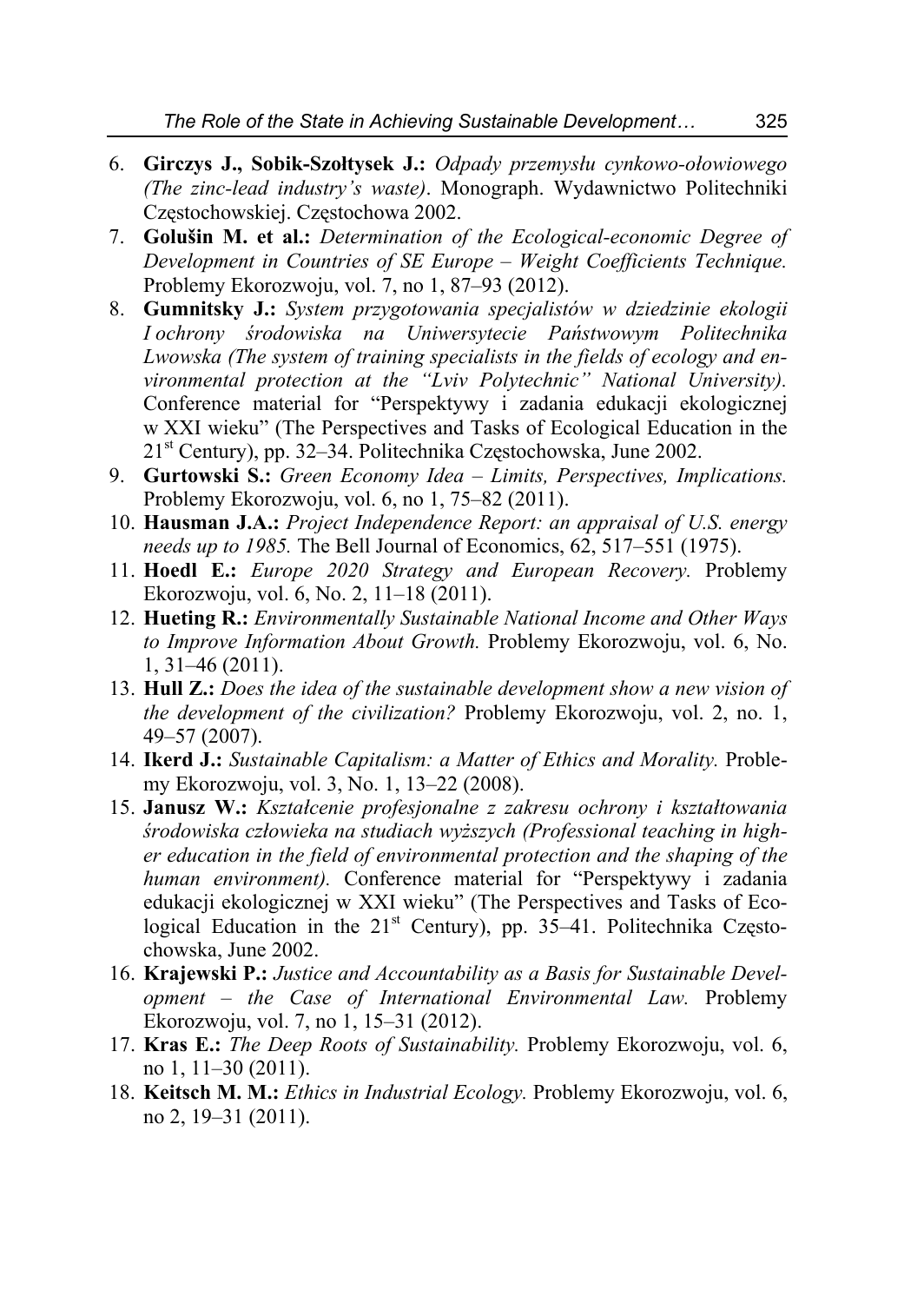- 19. **Kronenberg J., Natsuyo Iida.:** *Simple Living and Sustainable Consumption.* Problemy Ekorozwoju, vol. 6, no 2, 67–74 (2011).
- 20. **Laszlo Ch.:** *Sustainable Value?* Problemy Ekorozwoju, vol. 3 no 2, 25–29 (2008).
- 21. **Lindzen R.S.:** *Global Warming: the Origin and Nature of the Alleged Scientific Consensus.* Problemy Ekorozwoju, vol. 5 no 2, 13–28 (2010).
- 22. **Lorenz U.:** *Gospodarka węglem kamiennym energetycznym (The coal-fired power economy)*. Wydawnictwo Instytutu Gospodarki Surowcami Mineralnymi i Energią Polskiej Akademii Nauk, 96 pages, Kraków 2010.
- 23. **Marchi de, N.:** *Energy policy under Nixon: mainly putting out fires.* C.D. Goodwin, Editor, Energy Policy in Perspective: Today's Problems, Yesterday's Solutions, The Brookings Institutions, Washington, DC, 395–473, 1981.
- 24. **Michałowski A.:** *Spatial Environmental Services in the Approach of the Assumptions of Economics for Sustainable Development.* Problemy Ekorozwoju, vol. 6, no 2, 117–126 (2011).
- 25. **Nixon R.M.:** *Address to the Nation about Policies to Deal with the energy shortages.* Public Papers of the Presidents of the United States, General Services Administration, Washington, DC., November 7, 1973.
- 26. **Ozga-Blaschke U.:** *Gospodarka węglem koksowym (The coking coal economy)*. Monograph. Wydawnictwo Instytutu Gospodarki Surowcami Mineralnymi i Energią Polskiej Akademii Nauk, 69 pages, Kraków 2010.
- 27. **Paschalis-Jakubowicz P.:** *Theoretical Basis and Implementation of the Idea of Sustainable Development in Forestry.* Problemy Ekorozwoju, vol. 6, no 2, 101–106 (2011).
- 28. **Pawłowski A.:** *Barriers in Introducing Sustainable Development Ecophilosophical Point of View.* Problemy Ekorozwoju, vol. 2 no 1, pp. 59– 65 (2007).
- 29. **Pawłowski A.:** *The Sustainable Development Revolution.* Problemy Ekorozwoju, vol. 4 no 1, 65–76 (2009a).
- 30. **Pawłowski A.:** *Sustainable Energy as a sine qua non Condition for the Achievement of Sustainable Development.* Problemy Ekorozwoju/Problems of Sustainable Development, vol. 4 no 2, 3–7 (2009b).
- 31. **Pawłowski A.:** *The multidimensional nature of sustainable development.* Problemy Ekorozwoju, vol. 1, nr 1, 23–32 (2006).
- 32. **Pawlowski A.:** *The sustainable development revolution*. Problemy Ekorozwoju, vol. 4, no 1, pp. 65–76 (2009).
- 33. **Pawłowski A.:** *Editorial.* Sustainable Development, vol. 16, no 2, 71–72 (2008).
- 34. **Pawłowski A.:** *How many dimensions does sustainable development have?* Sustainable Development, vol. 16, no. 2, 81–90 (2008).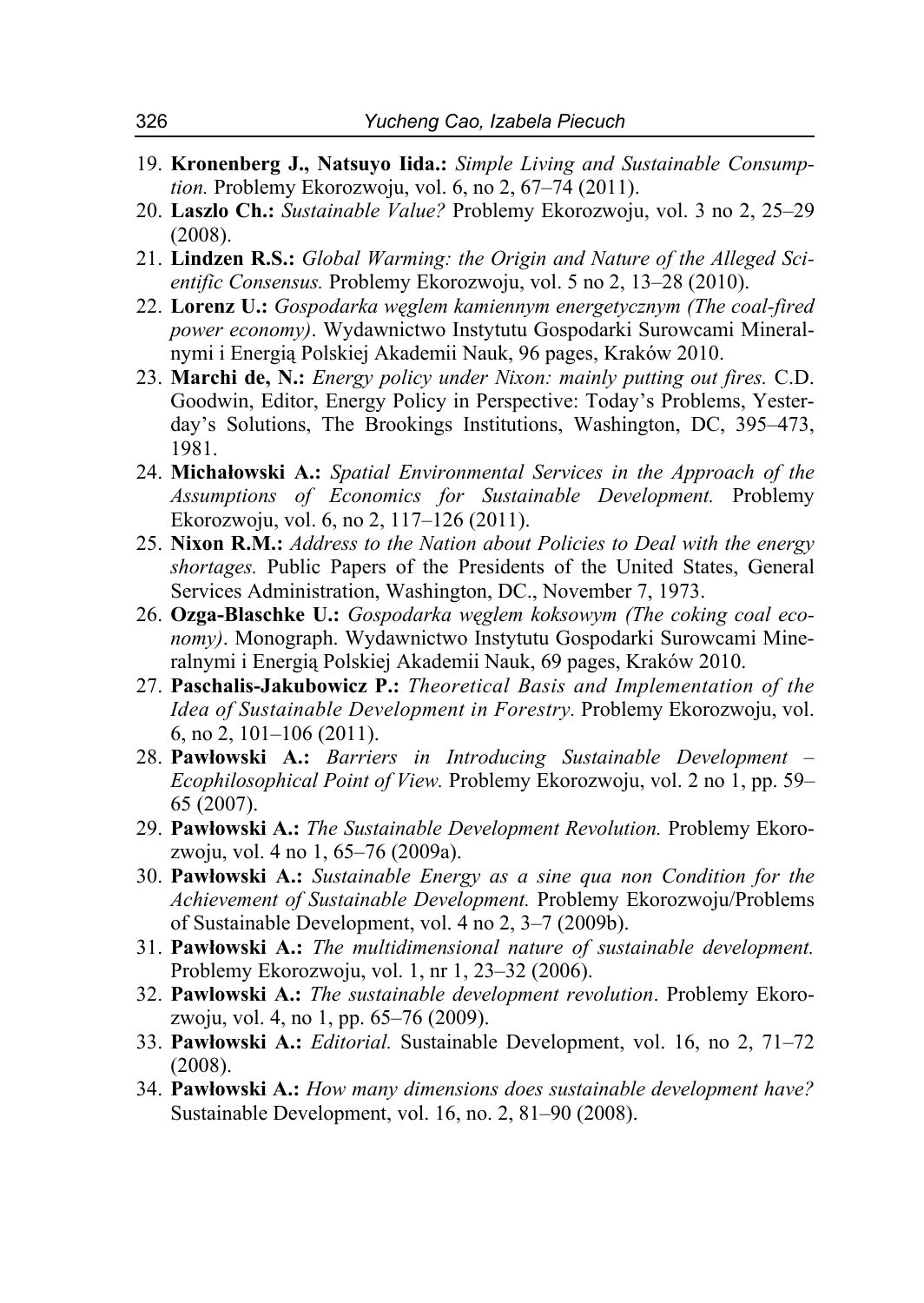- 35. **Pawłowski A.:** *The role of social sciences and philosophy in shaping of the sustainable development concept.* Problemy Ekorozwoju, vol. 3, no 1, 7–11 (2008).
- 36. **Pawłowski A.:** *Sustainable Energy as a sine qua non Condition for the Achievement of Sustainable Development*? Problemy Ekorozwoju, vol. 4, no. 2, 9–12 (2009).
- 37. **Pieńkowski D.:** *The Jevons Effect and the Consumption of Energy in the European Union.* Problemy Ekorozwoju, vol. 7, no 1, 105–116 (2012).
- 38. **Piecuch I. (Górska):** *Odporność psychiczna a choroby przewlekłe na tle nerwowym uwarunkowane jakością środowiska życia człowieka (The psychological resistance and nervous system related chronic diseases conditioned by the quality of the human environment)*. Rocznik Ochrona Środowiska, vol. 11, 799–822 (2010).
- 39. **Piecuch I.:** *Edukacja ekologiczna wśród dzieci szkół podstawowych" (Ecological education among primary school children)*. Gdańska Wyższa Szkoła Humanistyczna. Master's thesis, May 2012.
- 40. **Piecuch I., Piecuch T.:** *Nauczanie o środowisku nigdy nie jest za wcześnie i nigdy nie jest za późno (Teaching about the environment is never too early and never too late)*. Rocznik Ochrona Środowiska, vol. 13, 211–222 (2011).
- 41. **Puchała Cz.:** *Edukacja ekologiczna w ramach studiów na kierunku ochrona środowiska w Wyższej Szkole Pedagogicznej w Częstochowie (Ecological education within the framework of environmental protection at the Higher School of Pedagogy in Częstochowa)*. Conference material for "Perspektywy i zadania edukacji ekologicznej w XXI wieku" (The Perspectives and Tasks of Ecological Education in the 21st Century), 51–60. Politechnika Częstochowska, June 2002.
- 42. **Redclift M.R.:** *Sustainable Development (1987-2005) an Oxymoron Comes of Age.* Problemy Ekorozwoju, vol. 4, no 1, 33–50 (2009).
- 43. **Rosik-Dulewska Cz.:** *Podstawy gospodarki odpadami" (Fundamentals of Waste Management)*, 377 pages, Wydawnictwo Naukowe PWN Warszawa.
- 44. **Russell D.:** *A Curmudgeon's Thoughts on Sustainability.* Problemy Ekorozwoju, vol. 5 no 1, 15–22. 2010. Russell Davis
- 45. **Rydzewski P.:** *Social Marginalisation vs. Sustainable Development Case of Homelessness.* Problemy Ekorozwoju, vol. 7, no 1, 43–59 (2012).
- 46. **Salomone B.D. and Kryshua K.:** *The coming Sustainable Energy Transition: History, Strategies and Outlook.* Energy Policy, 39, 7422–31 (2011).
- 47. **Szaniawska D.:** *Zintegrowane kształcenie dla zrównoważonego rozwoju. (Integrated education for sustainable development)*. Conference material on "Perspektywy i zadania edukacji ekologicznej w XXI wieku" (The Perspectives and Tasks of Ecological Education in the  $21<sup>st</sup>$  Century), pp. 61–74, Politechnika Częstochowska, June 2002.